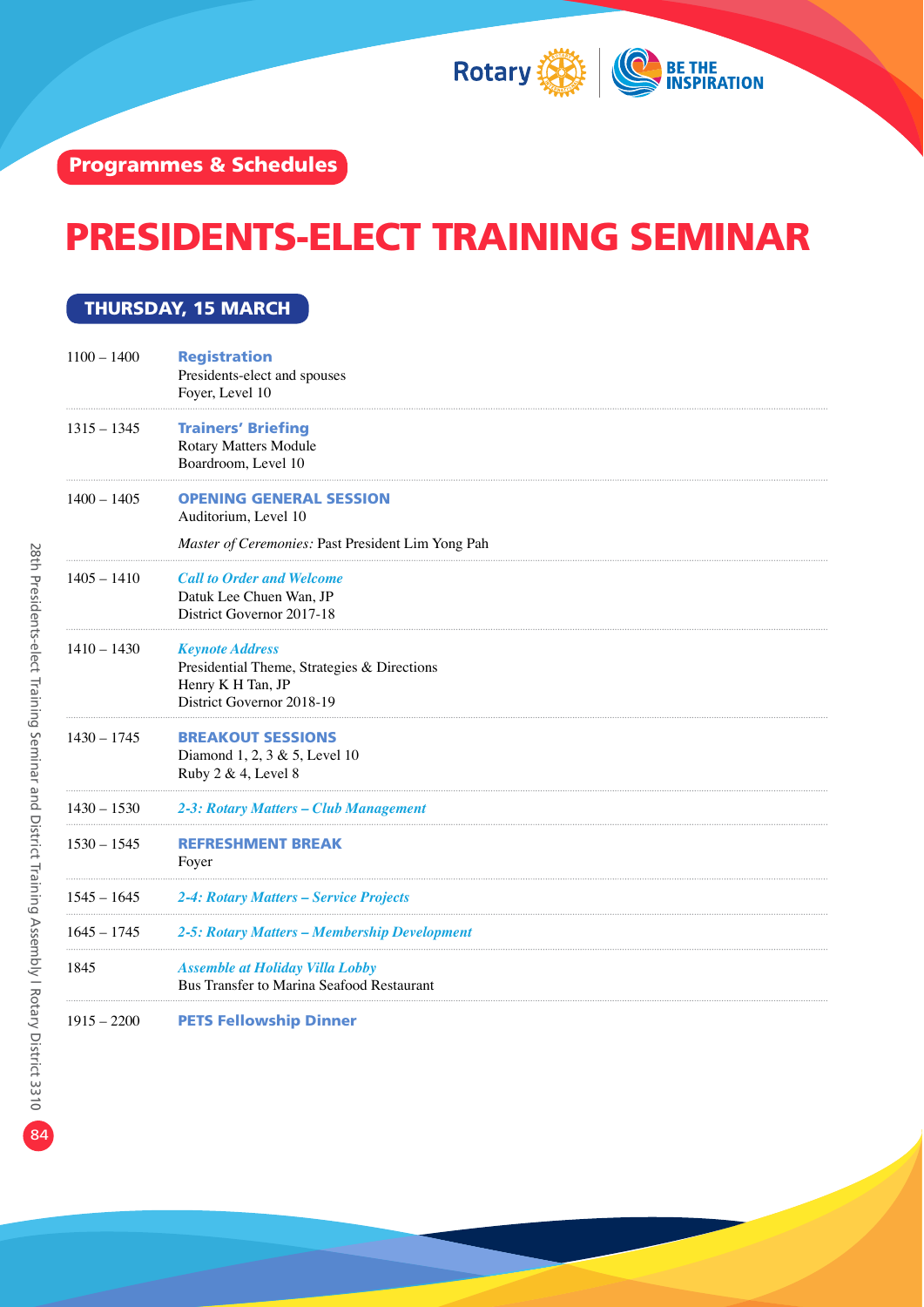

### FRIDAY, 16 MARCH

| $0715 - 0815$ | <b>Trainers' Briefing</b><br>Leadership and Culture Modules<br>Boardroom, Level 10                                                                           |
|---------------|--------------------------------------------------------------------------------------------------------------------------------------------------------------|
| 0830 – 1815   | <b>BREAKOUT SESSIONS</b><br>Diamond $1, 2, 3 \& 5$ , Level 10                                                                                                |
| 0830 – 0930   | 1-3: Culture Module – Burning Platform                                                                                                                       |
| 0930 – 1030   | 1-4: Culture Module - Key Anchors                                                                                                                            |
| $1030 - 1045$ | <b>REFRESHMENT BREAK</b><br>Foyer, Level 10                                                                                                                  |
| $1045 - 1145$ | 1-5: Culture Module - Members' Engagement                                                                                                                    |
| $1145 - 1245$ | 1-6: Culture Module - Adaptability                                                                                                                           |
| 1245 – 1345   | LUNCH<br>Fern Pine Café, Level 9                                                                                                                             |
| 1345 – 1445   | 3-3: Leadership Module - Communication                                                                                                                       |
| 1445 – 1545   | 3-4: Leadership Module - Managing Club                                                                                                                       |
| $1545 - 1600$ | <b>REFRESHMENT BREAK</b><br>Foyer, Level 10                                                                                                                  |
| $1600 - 1700$ | 3-5: Leadership Module - Teamwork                                                                                                                            |
| $1700 - 1800$ | <b>CLOSING GENERAL SESSION</b><br>Roles & Responsibilities of Club Presidents in Foundation Giving<br>Auditorium, Level 10                                   |
| $1800 - 1815$ | <b>Closing Remarks</b><br>Henry K H Tan, JP<br>District Governor 2018-19<br>Group Photograph                                                                 |
| $1845 - 1900$ | <b>Cocktail Reception &amp; Fellowship</b><br>Grand Ballroom                                                                                                 |
| $1900 - 2200$ | <b>WELCOME DINNER &amp;</b><br><b>DISTRICT TRAINING ASSEMBLY OPENING CEREMONY</b><br>Grand Ballroom<br>Guest of Honour: Past District Governor Lee Kong Hwee |
|               |                                                                                                                                                              |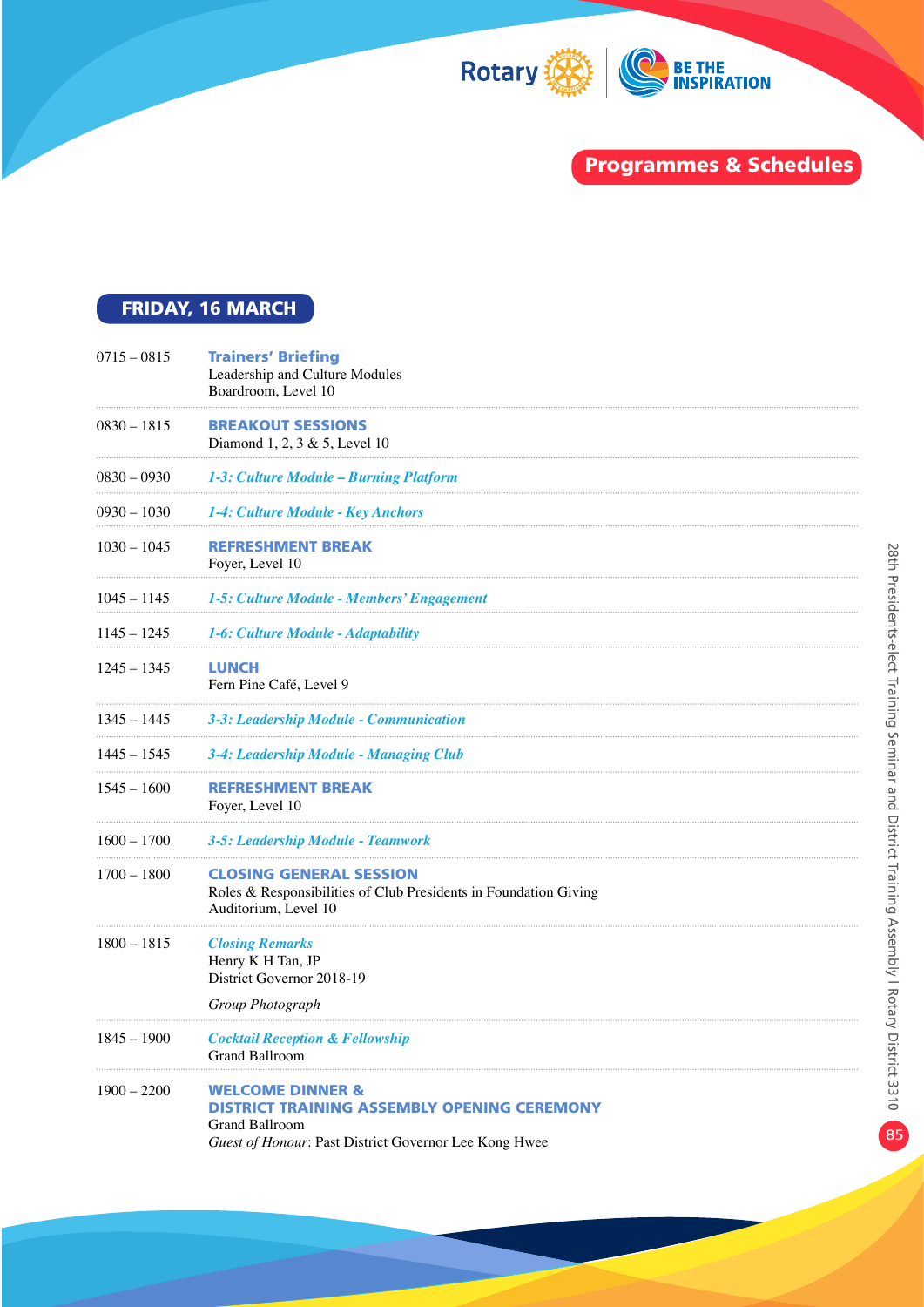

# DISTRICT TRAINING ASSEMBLY

#### SATURDAY, 17 MARCH

| $0730 - 0830$ | <b>Breakfast Meeting</b><br>Presidents-elect meet with District Governor 2018-19 Henry Tan<br>Fern Pine Café, Level 9     |
|---------------|---------------------------------------------------------------------------------------------------------------------------|
| $0830 - 1730$ | <b>DISTAS Registration</b><br>Foyer, Level 10                                                                             |
| $0815 - 0830$ | FELLOWSHIP SINGING<br>Crystal Hall, Level 7<br>Song Leader: Past President Chandran Pillay                                |
| $0830 - 1015$ | <b>OPENING GENERAL SESSION</b><br>Crystal Hall                                                                            |
|               | Master of Ceremonies: President Selen Ramesh Etican                                                                       |
|               | Presider: Henry K H Tan, JP<br>District Governor 2018-19                                                                  |
| $0830 - 0845$ | <b>Call to Order and Welcome</b><br>Henry Tan, JP                                                                         |
| $0845 - 0855$ | <b>Welcome Address</b><br>Robert Lim Chai Haw<br>President, Rotary Club of Pontian<br>Host Club                           |
| $0855 - 0905$ | <b>Opening Address</b><br>Datuk Lee Chuen Wan, JP<br>District Governor 2017-18                                            |
| $0905 - 0915$ | <b>Presentation of Presidential Theme 2018-19: "Be The Inspiration"</b><br>Henry K H Tan, JP<br>District Governor 2018-19 |
| $0915 - 0920$ | <b>Introduction of Keynote Speaker</b><br>Past District Governor Fong Hoe Beng                                            |
| $0920 - 0955$ | <b>Keynote Address: Timeless</b><br>Guiller Tumangan<br>2014-16 Director, Rotary International                            |
| $0955 - 1000$ | <b>Vote of Thanks</b><br>Past District Governor Edward Sung Burongoh                                                      |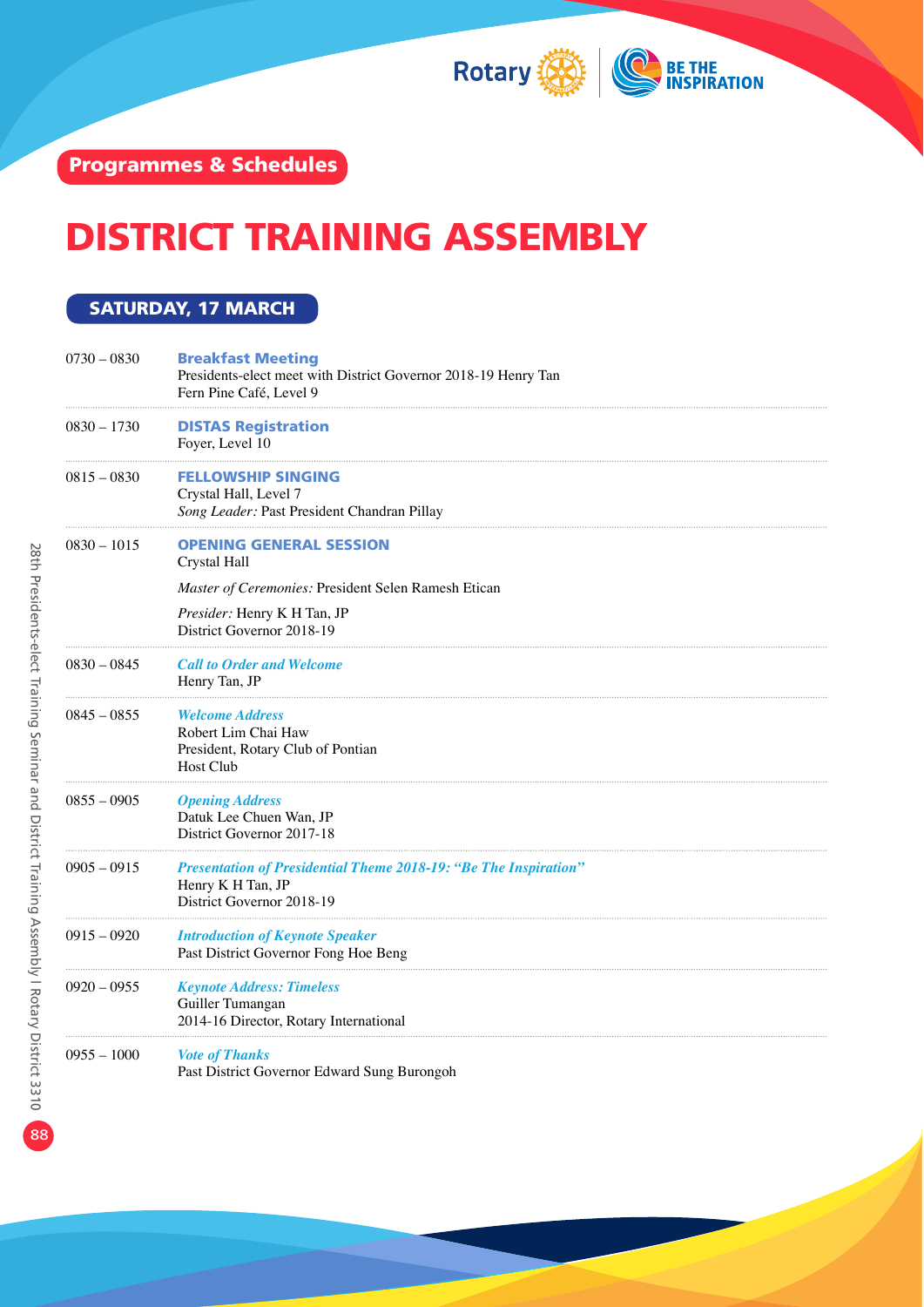

| $1000 - 1030$ | <b>REFRESHMENT BREAK</b><br>Foyer                                                                                                                                                   |
|---------------|-------------------------------------------------------------------------------------------------------------------------------------------------------------------------------------|
| $1030 - 1050$ | <b>PLENARY SESSION</b><br><b>What Rotary International Can Do For You</b><br>Chonticha Yurai<br>Senior Officer, Club and District Support, Asia/Pacific                             |
| $1050 - 1100$ | 0 & A                                                                                                                                                                               |
| $1100 - 1120$ | <b>The Digital Approach in Membership Attraction</b><br>Past District Governor Hj Andre Suharto                                                                                     |
| $1120 - 1125$ | <b>Introduction of Speaker</b><br>Past President Dominic Leung                                                                                                                      |
| $1125 - 1150$ | 25 years of Rotary-Singapore National Eye Centre Collaboration<br>From Singapore Eye Bank to Project Save Sight<br>Associate Professor Edmund Wong<br>Singapore National Eye Centre |
| $1150 - 1200$ | 0 & A                                                                                                                                                                               |
| $1200 - 1205$ | <b>Vote of Thanks</b><br>Past District Governor Dr K A Abraham                                                                                                                      |
| $1205 - 1235$ | <b>Creating Awareness of Rotary in the Community</b><br>Past President Jeffrey Chan<br>District Community Relationship Development Committee Chair 2018-19                          |
| $1230 - 1345$ | <b>LUNCH</b><br>Fern Pine Café, Level 9                                                                                                                                             |
| $1345 - 1515$ | <b>HANDS-ON WORKSHOP</b><br>Resources found in RI Website<br>Diamond 1, Level 10                                                                                                    |
|               | Conducted by: Chonticha Yurai<br>Senior Officer, Club and District Support, Asia/Pacific<br>Rotary International                                                                    |
|               |                                                                                                                                                                                     |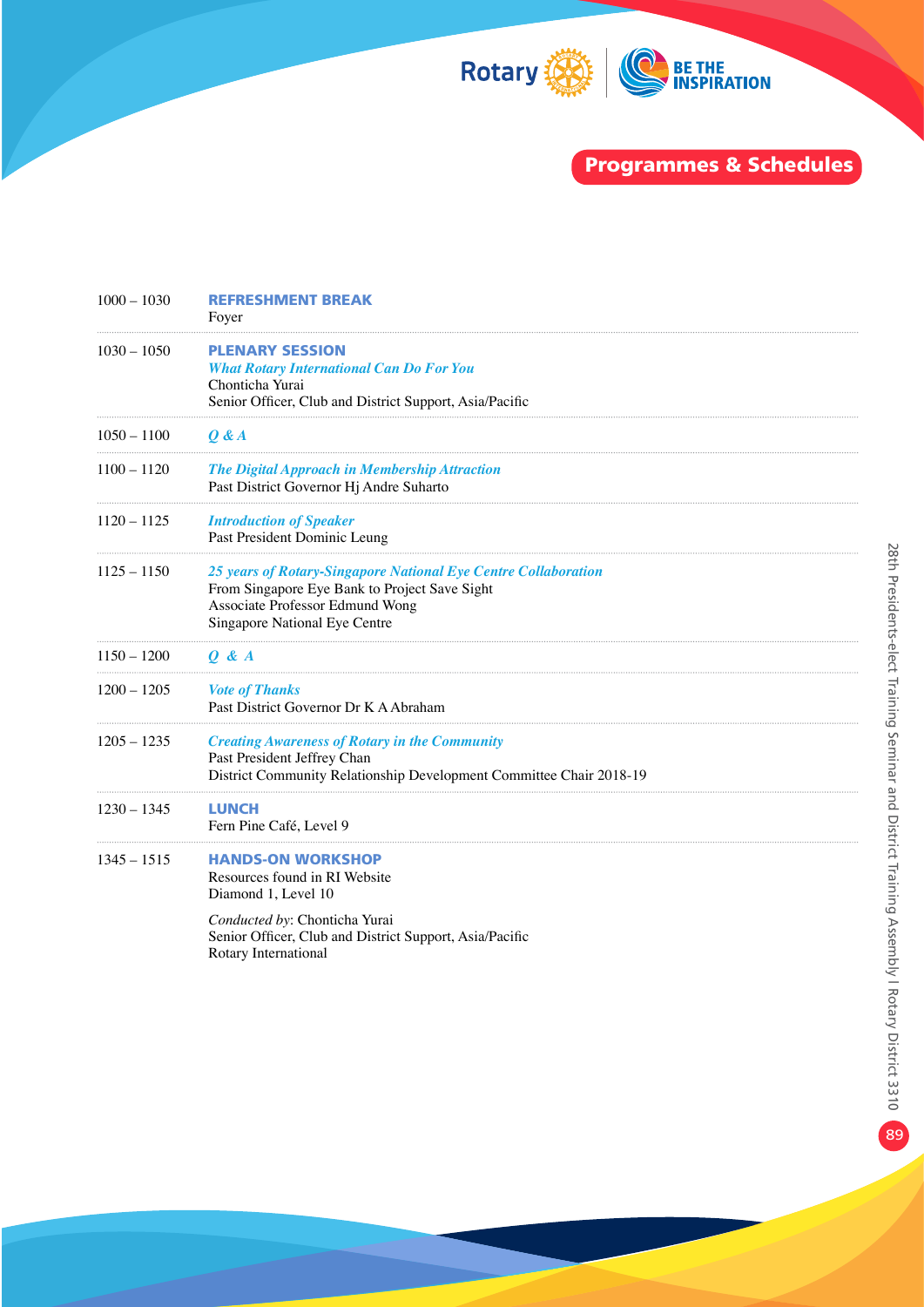

| <b>Programmes &amp; Schedules</b> |               |                                                                                                                                                                                                                                                                                                        |
|-----------------------------------|---------------|--------------------------------------------------------------------------------------------------------------------------------------------------------------------------------------------------------------------------------------------------------------------------------------------------------|
|                                   | $1345 - 1745$ | <b>BREAKOUT SESSIONS 1 - 6</b><br>Parallel Tracks for:<br>1) The Rotary Foundation & Grant Management Seminar<br>2) Secretary-elect Training Seminar<br>3) Treasurer-elect Training Seminar<br>4) Sergeant-at-arms Training Seminar<br>5) Youth Training Seminar<br>6) Mandarin Track<br>Levels 8 & 10 |
|                                   |               | <b>BREAKOUT SESSION 1</b><br>THE ROTARY FOUNDATION & GRANT MANAGEMENT SEMINAR<br>Auditorium, Level 10                                                                                                                                                                                                  |
|                                   |               | Moderator: Past District Governor Datuk Hj Zainie Aucasa                                                                                                                                                                                                                                               |
|                                   | $1345 - 1405$ | <b>TRF</b> Updates<br>Past District Governor Datuk Hj Zainie Aucasa<br>District Rotary Foundation Committee Chair                                                                                                                                                                                      |
|                                   | $1405 - 1430$ | <b>Global Grants: Dos &amp; Don'ts</b><br>Past President Ng Yaw Hua                                                                                                                                                                                                                                    |
|                                   | $1430 - 1515$ | <b>Global Grant Success Stories</b><br>Sharing by Three Successful D3310 Applicants                                                                                                                                                                                                                    |
|                                   | $1515 - 1545$ | <b>REFRESHMENT BREAK</b><br>Foyer, Level 10                                                                                                                                                                                                                                                            |
|                                   | $1545 - 1605$ | <b>Humanitarian vs Global Grants</b><br>Past President Gladys Pang                                                                                                                                                                                                                                     |
|                                   | $1605 - 1635$ | <b>Global Grant New Requirement - Community Assessment</b><br>District Governor-nominee Designate Rajamohan Munisamy                                                                                                                                                                                   |
|                                   | $1635 - 1655$ | <b>How Contributions to TRF Impacts the World and Your District</b><br><b>Hazel Seow</b><br>The Rotary Foundation Fund Development Specialist East Asia                                                                                                                                                |
|                                   | $1655 - 1740$ | $Q$ & $A$<br>Panelists: DRFC Past District Governor Datuk Hj Zainie Aucasa,<br>District Governor-nominee Designate Rajamohan Munisamy and Past President Ng Yaw Hua                                                                                                                                    |
|                                   | $1740 - 1745$ | <b>Summary</b><br>DRFC Past District Governor Datuk Hj Zainie Aucasa                                                                                                                                                                                                                                   |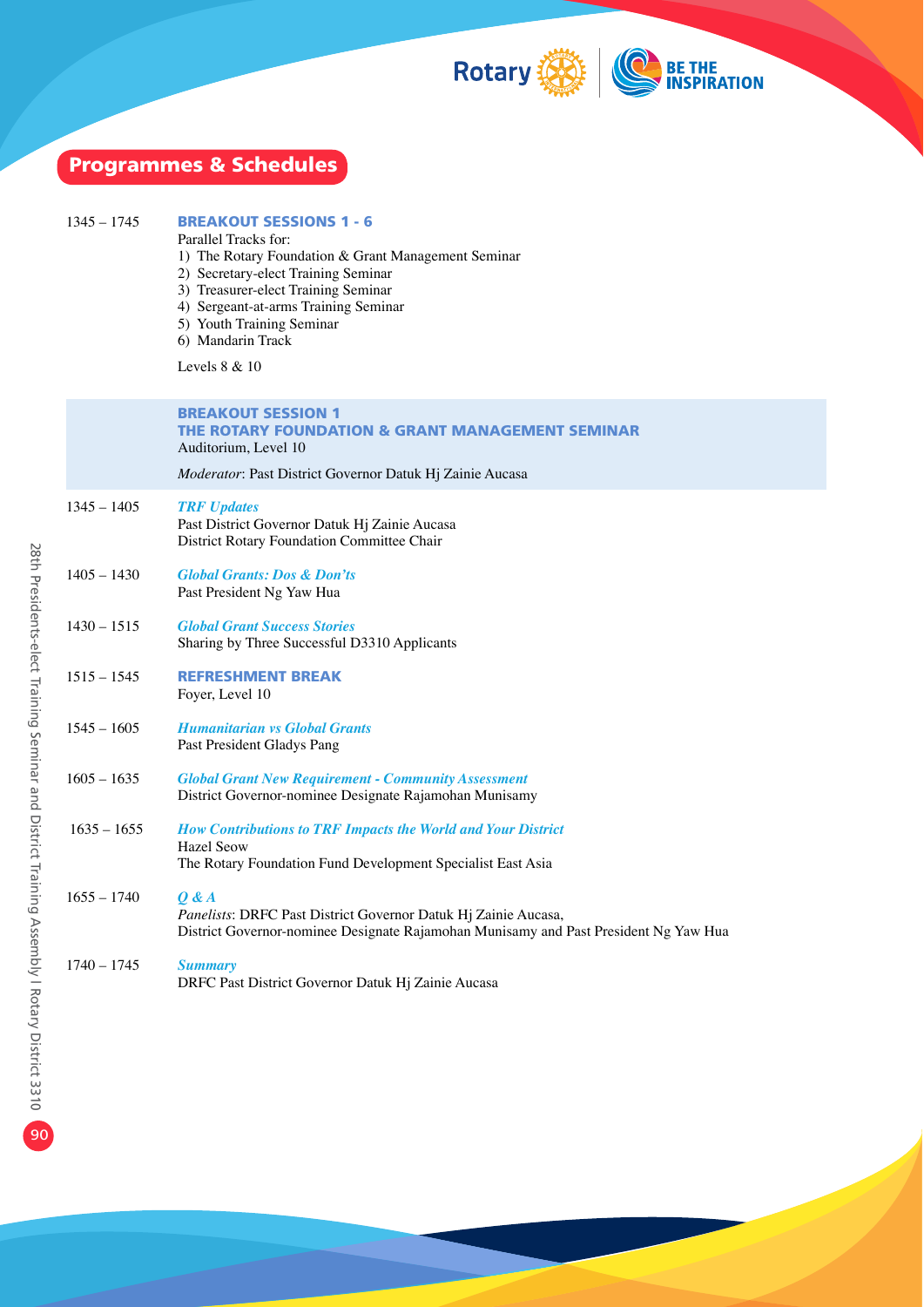

|               | <b>BREAKOUT SESSION 2</b><br><b>SECRETARY-ELECT TRAINING SEMINAR</b><br>Diamond 2, Level 10<br>Moderator: Past President Dr Senthil Doraisamy<br>Co-moderator: Past President Lee Soo Tong |
|---------------|--------------------------------------------------------------------------------------------------------------------------------------------------------------------------------------------|
| $1345 - 1430$ | <b>Essentials of Rotary</b><br>Self-assessment, Rotary values, Constitution & Bylaws                                                                                                       |
| $1430 - 1515$ | <b>Communication</b><br>One-way, Two-way & Rotary Club Communication Tools                                                                                                                 |
| $1515 - 1545$ | <b>REFRESHMENT BREAK</b><br>Foyer, Level 10                                                                                                                                                |
| $1545 - 1615$ | <b>Roles and Responsibilities of a Secretary</b>                                                                                                                                           |
| $1615 - 1645$ | <b>Club Administration</b><br>MyRotary, Activities of a Secretary, Rotary Activities by Month                                                                                              |
| $1645 - 1715$ | <b>Membership</b><br>Review, Report, Update & View Information of the Club on RI Website                                                                                                   |
| $1715 - 1745$ | <b>Club Records, Archives, Board Meetings and Club Documents</b>                                                                                                                           |
|               | <b>BREAKOUT SESSION 3</b><br><b>TREASURER-ELECT TRAINING SEMINAR</b><br>Diamond 3, Level 10                                                                                                |
|               | <i>Moderator</i> : Immediate Past President Monica Lim                                                                                                                                     |
| $1345 - 1415$ | <b>Roles &amp; Responsibilities</b>                                                                                                                                                        |
| $1415 - 1445$ | <b>My Rotary</b><br><b>Financial Practices</b>                                                                                                                                             |
| $1445 - 1515$ | <b>Managing Club Finances</b>                                                                                                                                                              |
| $1515 - 1545$ | <b>REFRESHMENT BREAK</b><br>Foyer, Level 10                                                                                                                                                |
| $1545 - 1615$ | <b>Managing Club Finances (continued)</b>                                                                                                                                                  |
| $1615 - 1645$ | <b>Documents and Working Examples</b>                                                                                                                                                      |
| $1645 - 1715$ | <b>FAQs</b>                                                                                                                                                                                |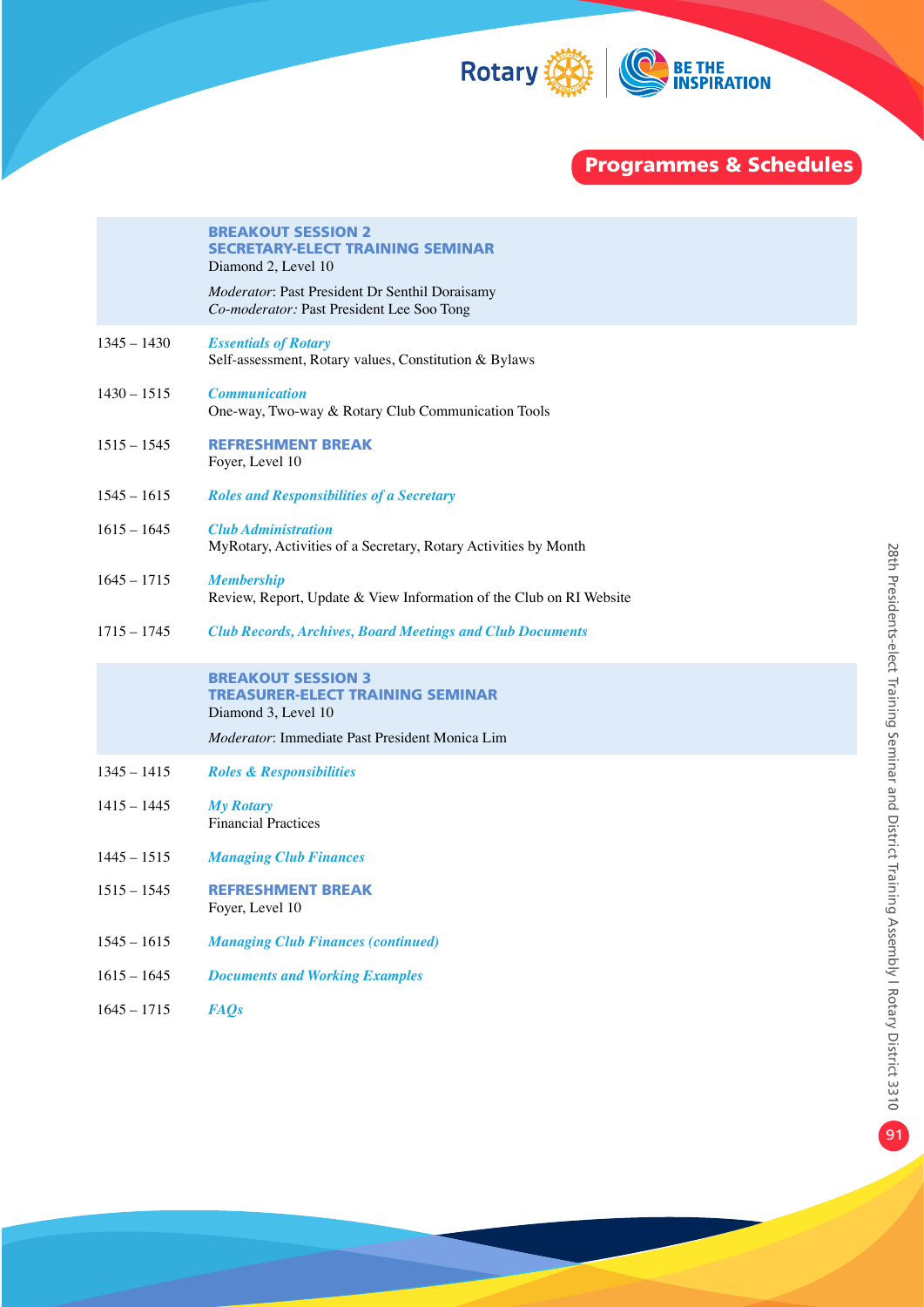

|               | <b>BREAKOUT SESSION 4</b><br><b>SERGEANT-AT-ARMS TRAINING SEMINAR</b><br>Diamond 5, Level 10<br>Speaker: Past President Jerry Chan                                                                                                                                                                                                                                                                |
|---------------|---------------------------------------------------------------------------------------------------------------------------------------------------------------------------------------------------------------------------------------------------------------------------------------------------------------------------------------------------------------------------------------------------|
| $1345 - 1415$ | <b>Roles &amp; Responsibilities</b><br>Job & Attitude of Sergeant-at-Arms                                                                                                                                                                                                                                                                                                                         |
| 1415 – 1445   | <b>Club Meeting</b>                                                                                                                                                                                                                                                                                                                                                                               |
| $1445 - 1515$ | <b>Installation Dinner and Other Meetings</b><br>Demonstration and practical tips                                                                                                                                                                                                                                                                                                                 |
| $1515 - 1545$ | <b>REFRESHMENT BREAK</b><br>Foyer, Level 10                                                                                                                                                                                                                                                                                                                                                       |
| $1545 - 1615$ | <b>Roles &amp; Responsibilities</b><br>Job & Attitude of Sergeant-at-Arms                                                                                                                                                                                                                                                                                                                         |
| $1615 - 1645$ | <b>Club Meeting</b>                                                                                                                                                                                                                                                                                                                                                                               |
| $1645 - 1715$ | <b>Installation Dinner and Other Meetings</b><br>Demonstration and practical tips                                                                                                                                                                                                                                                                                                                 |
|               | <b>BREAKOUT SESSION 5</b><br><b>YOUTH TRAINING SEMINAR</b><br>Ruby 6, Level 8                                                                                                                                                                                                                                                                                                                     |
|               | <i>Moderator</i> : Past President Simon Sim                                                                                                                                                                                                                                                                                                                                                       |
| $1345 - 1500$ | <b>Introduction to 2018-19 Activities</b><br>PP Simon Sim, District Youth Chair - Rotary & Youth<br>Rtn James Lee, District Interact Chair - Interact Today<br>PP Li Guang Sheng, District Rotaract Chair - Rotaract Today<br>PP Chandran Pillay, District RYLA Chair - RYLA<br>PP Derek Cheah, District Rotary Youth Exchange Chair - Youth Exchange<br>President Jona Pang, Alumni Chair - DANG |
| $1500 - 1530$ | <b>REFRESHMENT BREAK</b><br>Foyer, Level 8                                                                                                                                                                                                                                                                                                                                                        |
| $1530 - 1745$ | <b>Workshop &amp; Forum</b>                                                                                                                                                                                                                                                                                                                                                                       |
|               |                                                                                                                                                                                                                                                                                                                                                                                                   |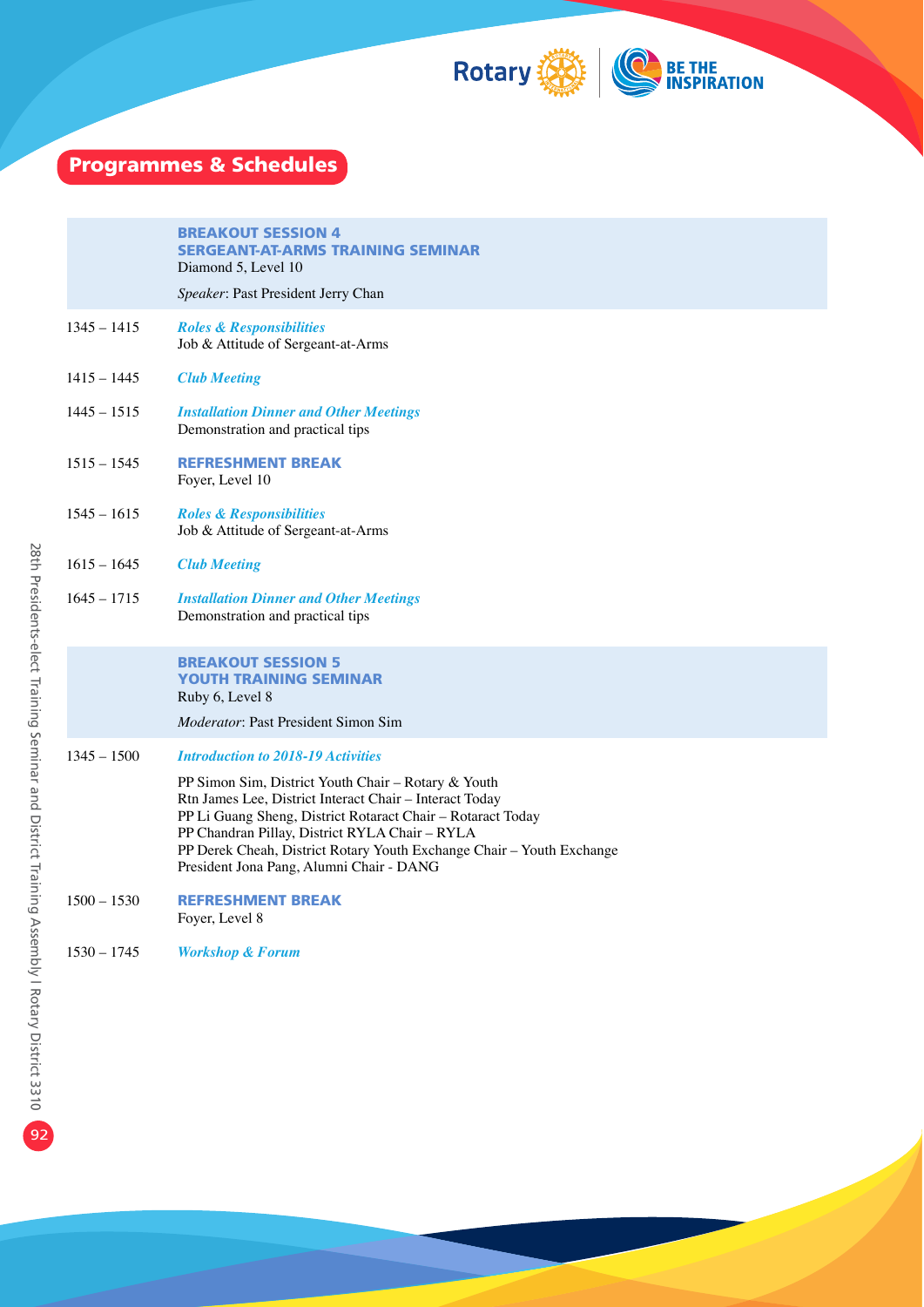

|               | <b>BREAKOUT SESSION 6</b><br><b>MANDARIN TRACK</b><br>Ruby 4, Level 8<br>Moderator: Past President Matthew Yong                                        |
|---------------|--------------------------------------------------------------------------------------------------------------------------------------------------------|
| $1345 - 1355$ | <b>Our Roles: Club and Community</b><br>身为扶轮社社员,我们在扶轮社与地区里扮演怎么样的角色?<br>Past President Yuo Choon Siong<br>Past President Goh Yii Lun                    |
| $1355 - 1430$ | <b>Feedback, Experience Sharing and Floor Discussion</b><br>反馈,经验分享与讨论                                                                                 |
| $1430 - 1440$ | <b>How to Run a Rotary Club Effectively</b><br>如何有效的管理扶轮社<br>Assistant Governor Ng Ling Ching<br>Past President Agnes Loh                              |
| $1440 - 1515$ | <b>Feedback, Experience Sharing and Floor Discussion</b><br>反馈,经验分享与讨论                                                                                 |
| $1515 - 1545$ | <b>REFRESHMENT BREAK</b><br>Foyer, Level 8                                                                                                             |
| $1545 - 1555$ | <b>D3310 Membership Trends, Attraction and Retention</b><br>3310地区社员趋势, 社员招募与防止流失<br>Assistant Governor Joanne Kam<br>President Fang Yu He             |
| $1555 - 1630$ | <b>Feedback, Experience Sharing and Floor Discussion</b><br>反馈,经验分享与讨论                                                                                 |
| $1630 - 1640$ | <b>Mandarin Speaking Clubs: Challenges and Opportunities</b><br>3310地区华语社所面对的难题及改进的方法<br>Past President Sia Chong Teang<br>Past President Ng Ling Ping |
| $1640 - 1715$ | <b>Feedback, Experience Sharing and Floor Discussion</b><br>反馈,经验分享与讨论                                                                                 |
| $1845 - 1900$ | <b>Cocktail &amp; Fellowship</b><br>Grand Ballroom Level 9                                                                                             |
| $1900 - 2245$ | <b>GOVERNOR'S BANQUET</b><br><b>Grand Ballroom</b><br>Guest of Honour: Guiller Tumangan<br>Past Rotary International Director                          |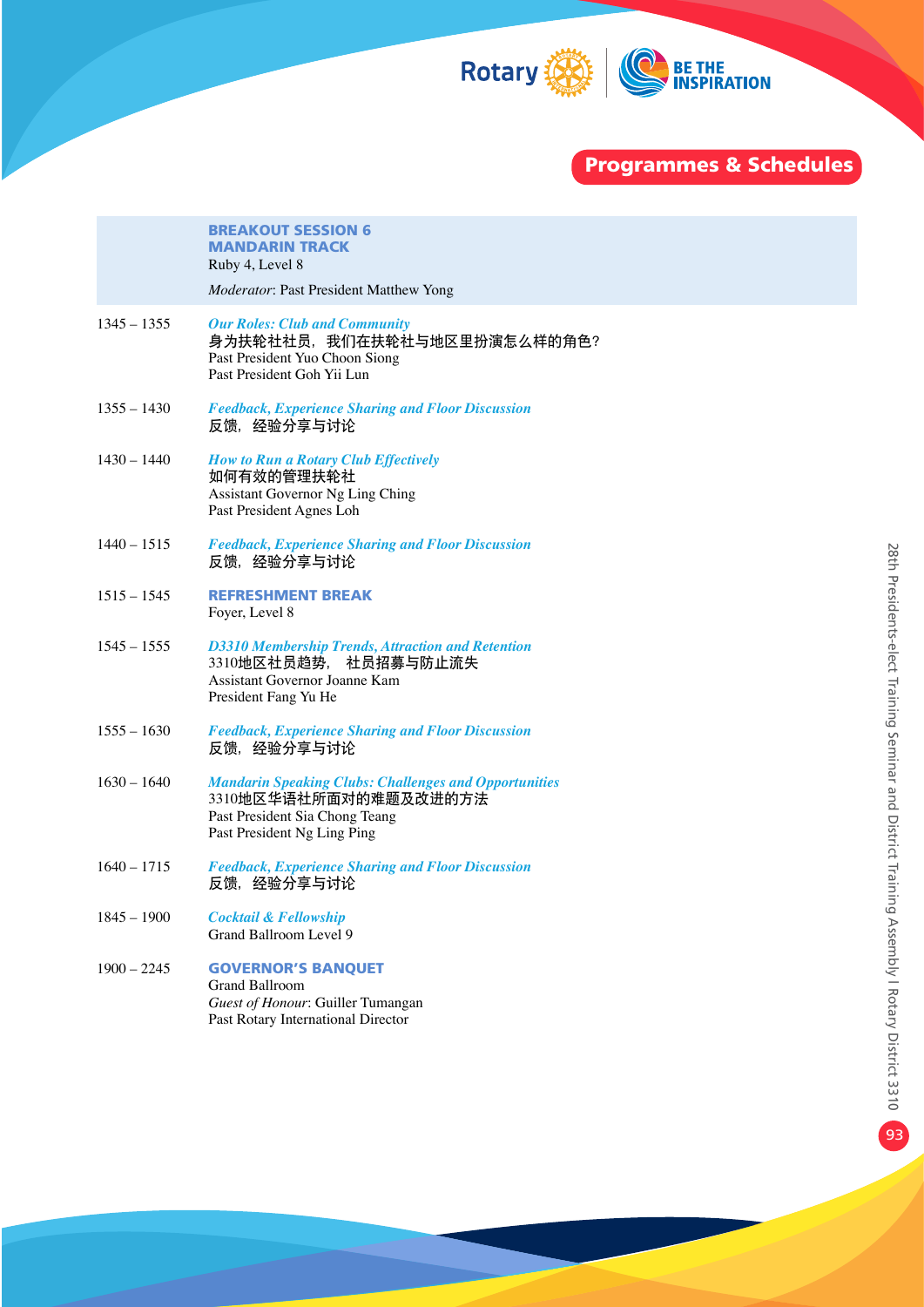

## DISTRICT TRAINING ASSEMBLY

#### SUNDAY, 18 MARCH

| $0900 - 0930$ | <b>FELLOWSHIP SINGING</b><br>Crystal Hall, Level 7<br>Song Leader: Past President Helen Tang                                                                                                        |
|---------------|-----------------------------------------------------------------------------------------------------------------------------------------------------------------------------------------------------|
| $0930 - 1130$ | <b>GENERAL SESSION 2</b><br>Crystal Hall, Level 7<br>Master of Ceremonies: Past President Choo Chor Tek                                                                                             |
|               | Presider: Henry K H Tan, JP<br>District Governor 2018-19                                                                                                                                            |
| $0930 - 0935$ | <b>Call to Order and Welcome</b><br>Henry Tan, JP                                                                                                                                                   |
| $0935 - 0940$ | <b>Welcome Address</b><br>Victor Sim<br>President, Rotary Club of Singapore West<br>Co-host Club                                                                                                    |
| $0940 - 1015$ | <b>Waste into Eco-economical Assets -</b><br>A journey from inventor to social entrepreneur<br>Dr Binish Desai<br>RI Alumni Humanitarian of the Year 2016<br>Rotarian, Rotary Club of Bulsar, India |
| $1015 - 1030$ | Q & A                                                                                                                                                                                               |
| $1030 - 1035$ | <b>Vote of Thanks</b><br>Past District Governor Dr Ivor Thevathasen                                                                                                                                 |
| $1035 - 1105$ | REFRESHMENT BREAK                                                                                                                                                                                   |
| $1105 - 1135$ | <b>Building Bridges in Rotary</b><br>District Rotaract Representative Rytha Lew                                                                                                                     |
| $1135 - 1205$ | <b>Be The Inspiration</b><br>Past District Governor Fong Hoe Beng                                                                                                                                   |
| $1205 - 1215$ | <b>Closing Remarks</b><br>Henry K H Tan, JP<br>District Governor 2018-19                                                                                                                            |
| $1215 - 1335$ | <b>FAREWELL LUNCH FELLOWSHIP</b><br>Fern Pine Café, Level 9                                                                                                                                         |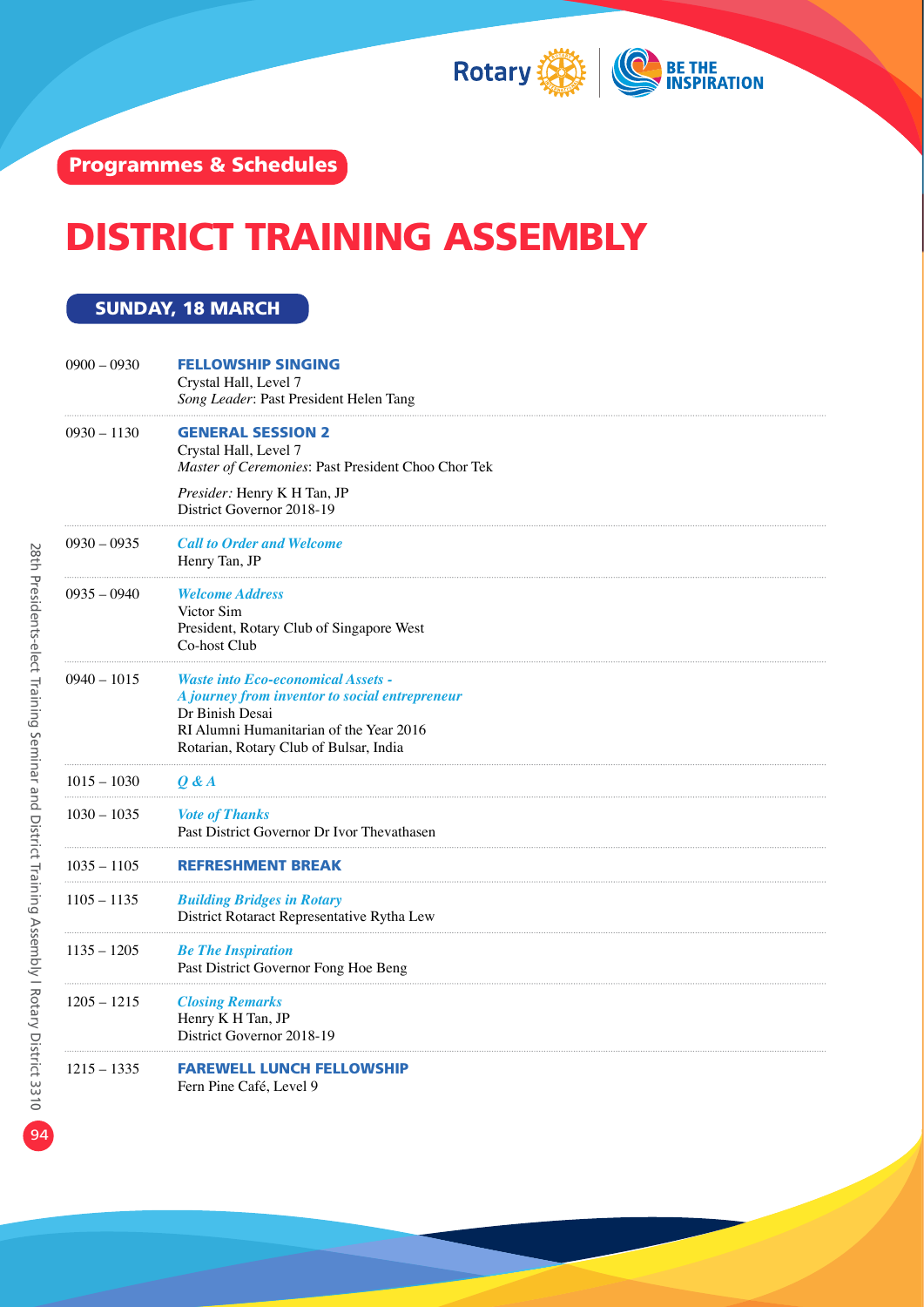

## SPOUSE PROGRAMME

### FRIDAY, 16 MARCH

| $1300 - 1400$ | <b>LUNCH</b><br>Chicken Up Restaurant<br>Holiday Villa                                               |
|---------------|------------------------------------------------------------------------------------------------------|
| $1400 - 1500$ | <b>Free &amp; Easy</b>                                                                               |
| $1500 - 1600$ | <b>Dance Practice</b><br>Leader: Past President Chandran Pillay                                      |
| $1600 - 1845$ | <b>Free &amp; Easy</b>                                                                               |
| $1845 - 1900$ | <b>Cocktail Reception &amp; Fellowship</b><br><b>Grand Ballroom</b><br>Foyer, Level 9                |
| $1900 - 2200$ | <b>WELCOME DINNER &amp; OPENING CEREMONY</b><br>Grand Ballroom<br>Guest of Honour: PDG Lee Kong Hwee |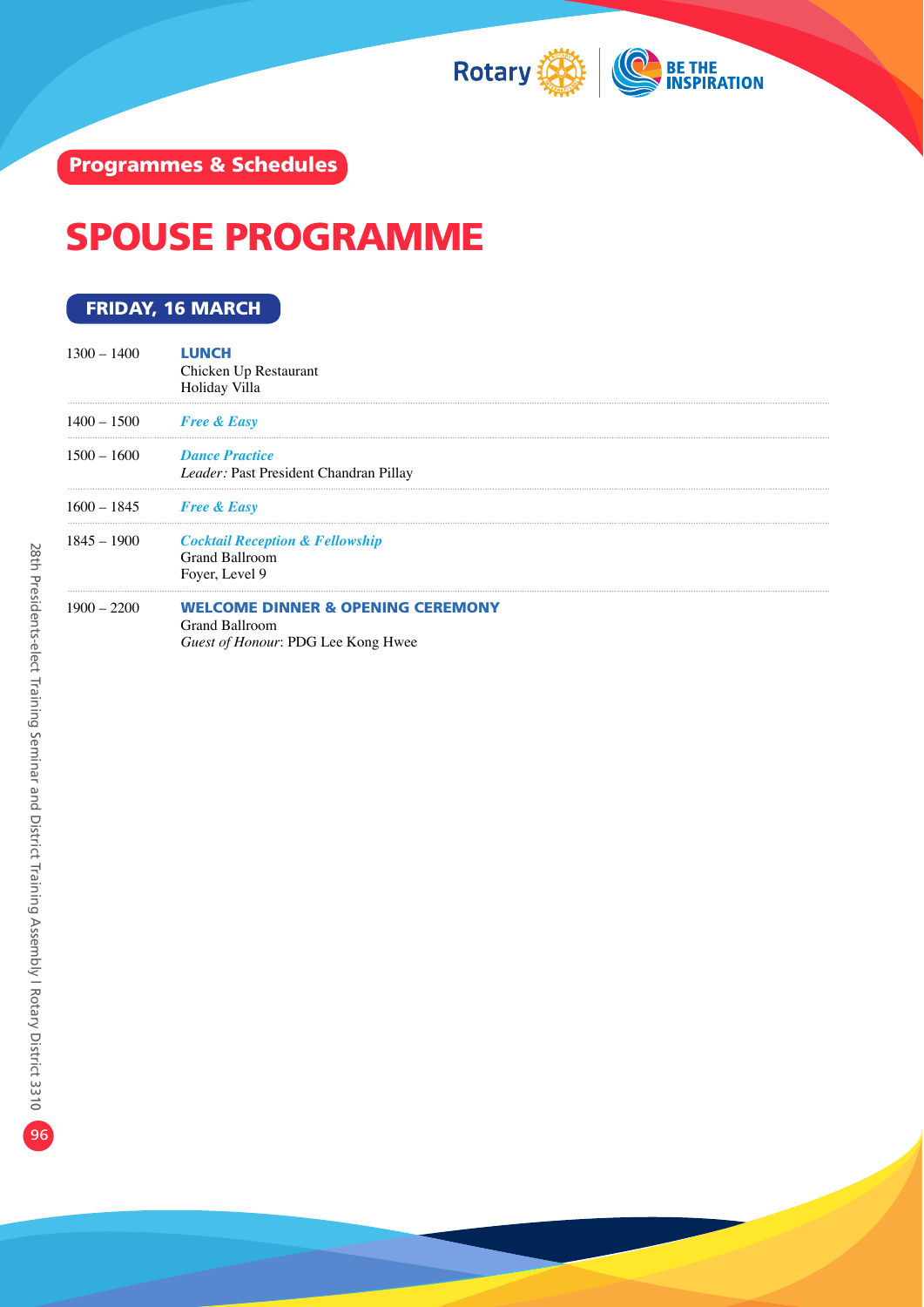

SATURDAY, 17 MARCH

| $0800 - 1730$ | <b>DISTAS Registration</b><br>Foyer, Level 10                                                                                                                                |
|---------------|------------------------------------------------------------------------------------------------------------------------------------------------------------------------------|
| $0815 - 0830$ | <b>FELLOWSHIP SINGING</b><br>Crystal Hall, Level 7<br>Song Leader: Past President Chandran Pillay                                                                            |
| $0830 - 1015$ | <b>OPENING GENERAL SESSION</b><br>Crystal Hall                                                                                                                               |
|               | Master of Ceremonies: Past President Choo Chor Tek                                                                                                                           |
|               | Presider: Henry K H Tan, JP<br>District Governor 2018-19                                                                                                                     |
| $0830 - 0845$ | <b>Call to Order and Welcome</b>                                                                                                                                             |
| $0845 - 0855$ | <b>Welcome Address</b><br>Robert Lim<br>President, Rotary Club of Pontian<br>Host Club                                                                                       |
| $0855 - 0905$ | <b>Opening Address</b><br>Datuk Lee Chuen Wan, JP<br>District Governor 2017-18                                                                                               |
| $0905 - 0915$ | <b>Presentation of RI Theme 2018-19: "Be The Inspiration"</b><br>Henry K H Tan, JP<br>District Governor 2018-19                                                              |
| $0915 - 0920$ | <b>Introduction of Keynote Speaker</b><br>Past District Governor Fong Hoe Beng                                                                                               |
| $0920 - 0955$ | <b>Keynote Address: Timeless</b><br>Guiller Tumangan<br>Past Rotary International Director                                                                                   |
| $0955 - 1000$ | <b>Vote of Thanks</b><br>Past District Governor Edward Sung Burongoh                                                                                                         |
| $1000 - 1030$ | <b>REFRESHMENT BREAK</b><br>Foyer, Level 10                                                                                                                                  |
| $1030 - 1245$ | <b>Dinomama Handmade Soap</b>                                                                                                                                                |
| $1245 - 1345$ | <b>LUNCH</b>                                                                                                                                                                 |
| $1345 - 1415$ | <b>Rest &amp; Preparation for Zumba Class</b>                                                                                                                                |
| $1415 - 1515$ | <b>Zumba Class</b>                                                                                                                                                           |
| 1845 – 1900   | <b>Cocktail Reception &amp; Fellowship</b>                                                                                                                                   |
| $1900 - 2215$ | <b>GOVERNOR'S BANOUET</b><br>28th Rotary District 3310 Training Assembly<br><b>Grand Ballroom</b><br>Guest of Honour: Guiller Tumangan<br>Past Rotary International Director |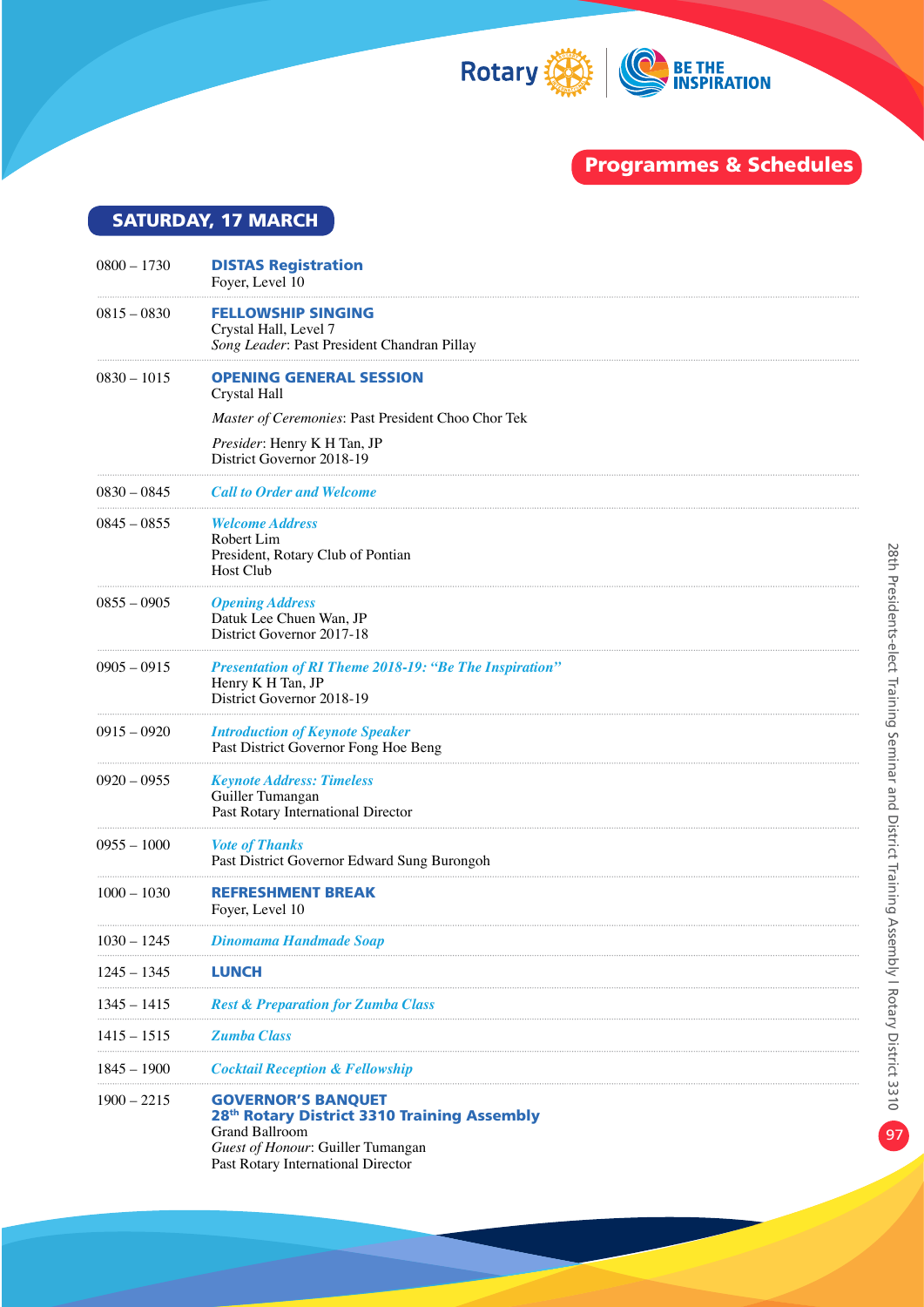

# PETS FELLOWSHIP DINNER

#### Marina Seafood Restaurant

Attire: Smart Casual *Master of Ceremonies*: Past President Simon Sim

### THURSDAY, 15 MARCH

| 1845 | <b>Assemble at Holiday Villa Lobby</b><br>Bus Transfer to Marina Seafood Restaurant |
|------|-------------------------------------------------------------------------------------|
| 1915 | All are seated<br>Entertainment commences                                           |
| 1930 | <b>Welcome Address</b><br>Henry K H Tan, JP<br>District Governor 2018-19            |
| 1935 | <b>Dinner Commences</b><br>Entertainment resumes                                    |
| 2100 | <b>Song on "Core Values of Rotary"</b><br>Past President Elsie Chua                 |
| 2200 | <b>Dinner Ends</b><br>Bus Transfer to Holiday Villa                                 |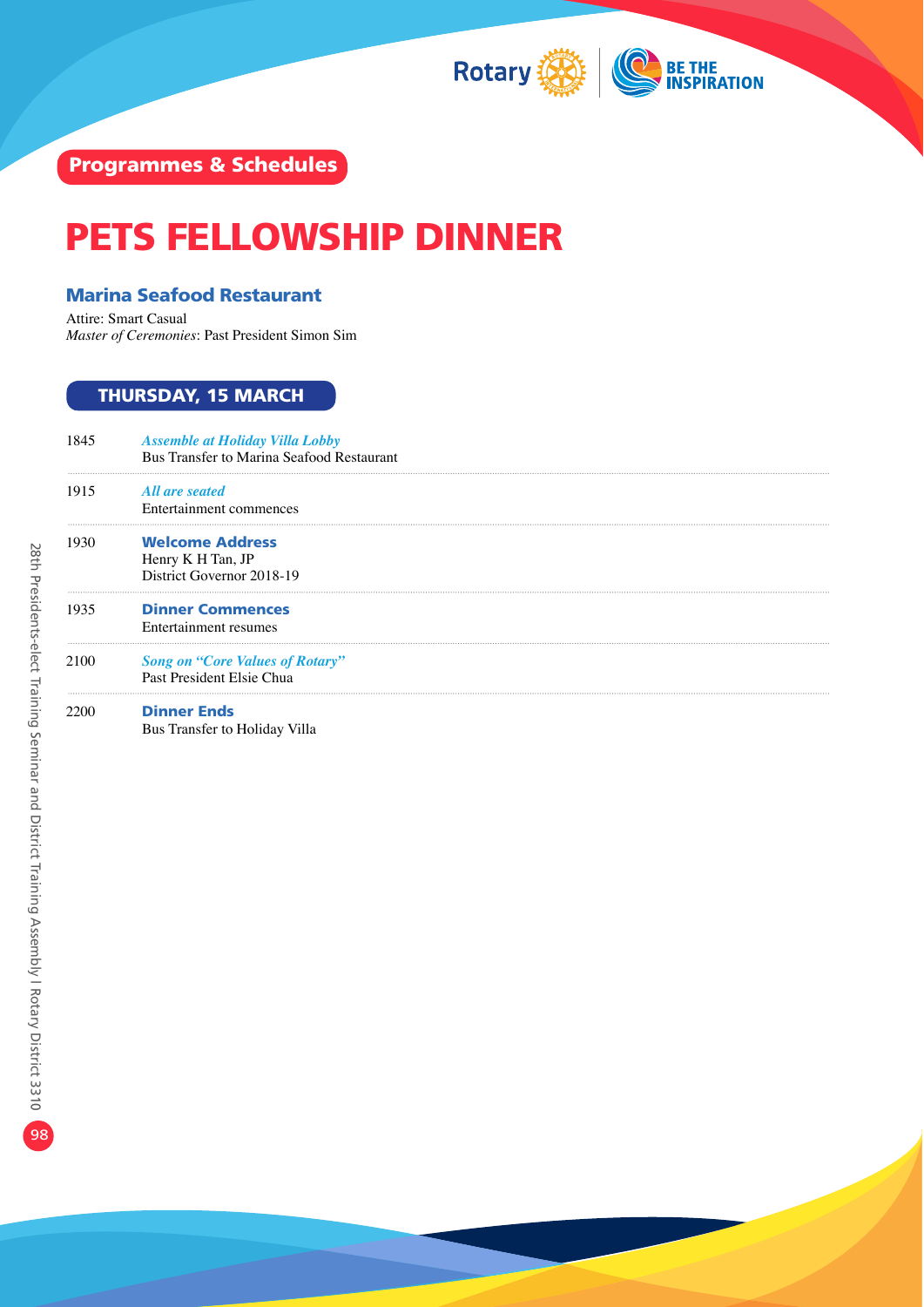

## WELCOME DINNER & OPENING CEREMONY

#### Grand Ballroom

Attire: Smart Casual *Master of Ceremonies*: Past President Clifford Lobo

### FRIDAY, 16 MARCH

| 1845 | <b>Cocktail Reception &amp; Fellowship</b>                                                                                                                                                                                                                                                                                                                                                                                                                                                                                                                      |
|------|-----------------------------------------------------------------------------------------------------------------------------------------------------------------------------------------------------------------------------------------------------------------------------------------------------------------------------------------------------------------------------------------------------------------------------------------------------------------------------------------------------------------------------------------------------------------|
| 1900 | All are seated                                                                                                                                                                                                                                                                                                                                                                                                                                                                                                                                                  |
| 1915 | <b>Guest of Honour Arrives</b><br>Past District Governor Lee Kong Hwee<br>Rotary Club of Pontian<br>Host Club                                                                                                                                                                                                                                                                                                                                                                                                                                                   |
| 1920 | <b>Presentation of Flags</b><br>National Anthems of Malaysia, the Philippines, Singapore and Brunei Darussalam<br>Rotary International Anthem                                                                                                                                                                                                                                                                                                                                                                                                                   |
| 1940 | <b>Welcome Address</b><br>Past President Yeo Chuen Eng<br><b>DISTAS</b> Co-organising Chair<br>Rotary Club of Singapore West<br>Co-host Club                                                                                                                                                                                                                                                                                                                                                                                                                    |
| 1945 | <b>Dinner &amp; Entertainment Commence</b>                                                                                                                                                                                                                                                                                                                                                                                                                                                                                                                      |
| 2015 | <b>Roll Call of Clubs</b>                                                                                                                                                                                                                                                                                                                                                                                                                                                                                                                                       |
| 2025 | <b>Opening Address</b><br>Datuk Lee Chuen Wan, JP<br>District Governor 2017-18                                                                                                                                                                                                                                                                                                                                                                                                                                                                                  |
| 2035 | <b>District Governor Datuk Lee Chuen Wan recognises the following:</b><br>Past Rotary International Director Guiller Tumangan<br>Past district governors and spouses<br>District governor 2018-19 and spouse<br>District governor nominee and spouse<br>District governor-nominee designate and spouse<br>Regional-and zone-level committee members and spouses<br>Assistant governors and spouses<br>District general secretary and spouse<br>District treasurer and spouse<br>District committee chairs and spouses<br>District committee members and spouses |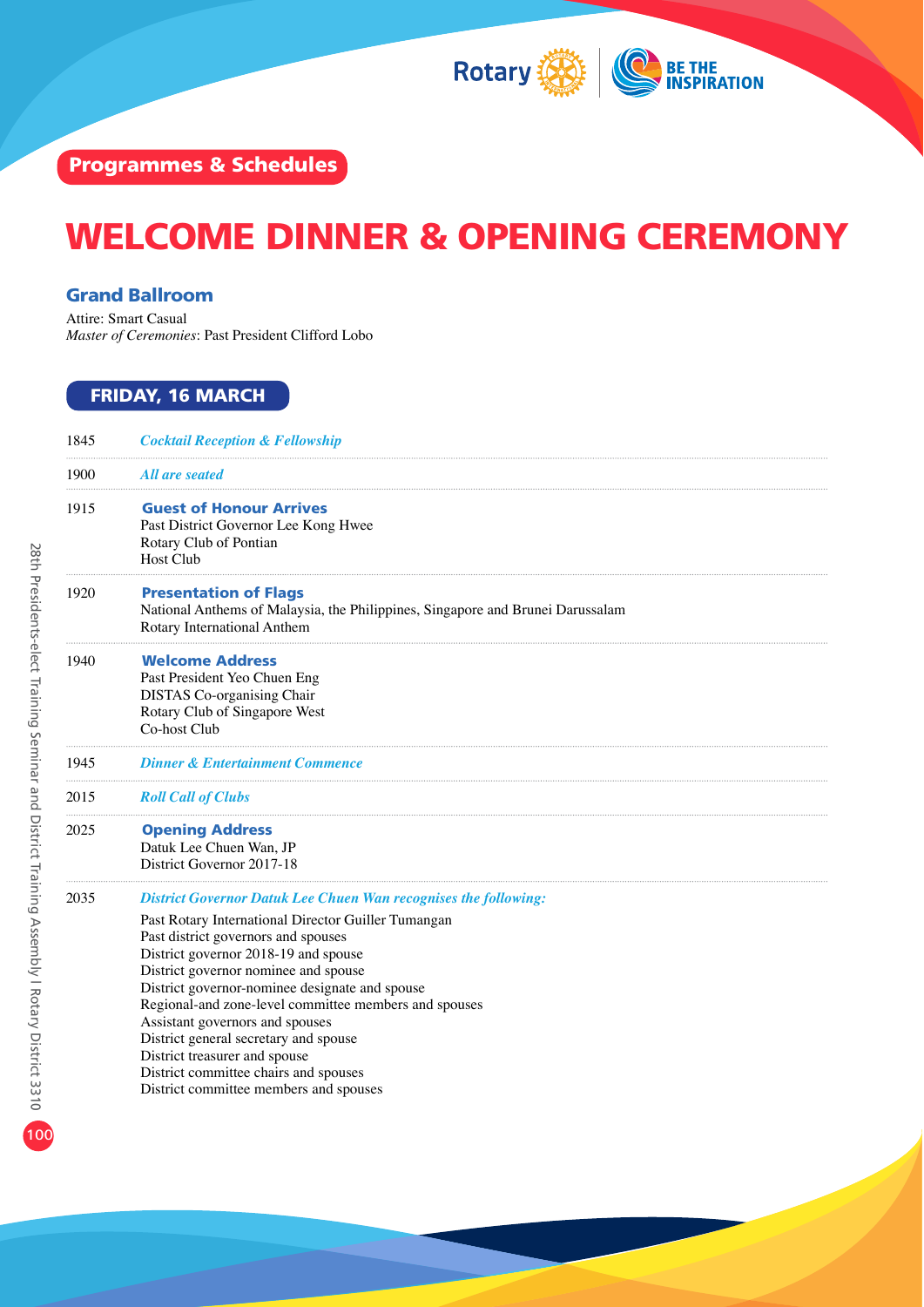

Club presidents and spouses Club past presidents and spouses Club presidents-elect and spouses Club treasurers and spouses Club sergeants-at-arms and spouses Club board members and spouses Club committee chairs and spouses Past assistant governors and spouses Rotarian and spouses Rotarians' families Arch Klumph Society members Major donors Paul Harris Society members Rotary Foundation benefactors Bequest Society members Paul Harris Fellows Rotary Foundation Sustaining members District Rotaract Representatives District Rotaract Representatives-elect Visiting Rotarians from other districts Rotarians attending DISTAS for the first time

 *A Minute's Silence*: In memory of departed Rotarians

| 2045 | <b>Dinner &amp; Entertainment Resume</b>                                                 |
|------|------------------------------------------------------------------------------------------|
| 2115 | <b>Guest of Honour Address</b>                                                           |
|      | Past District Governor Lee Kong Hwee                                                     |
|      | Rotary Club of Pontian                                                                   |
|      | Host Club                                                                                |
| 2125 | Official Opening of the 28 <sup>th</sup> Rotary District 3310 Training Assembly          |
|      | Guest of Honour formally declares open the $28th$ Rotary District 3310 Training Assembly |
|      | District Governor 2018-19 Henry Tan presents memento to Guest of Honour                  |
| 2130 | <b>Dinner Resumes</b>                                                                    |
|      | Presentation of Mementos to Trainers                                                     |
|      | --                                                                                       |

2200 *Dinner Ends*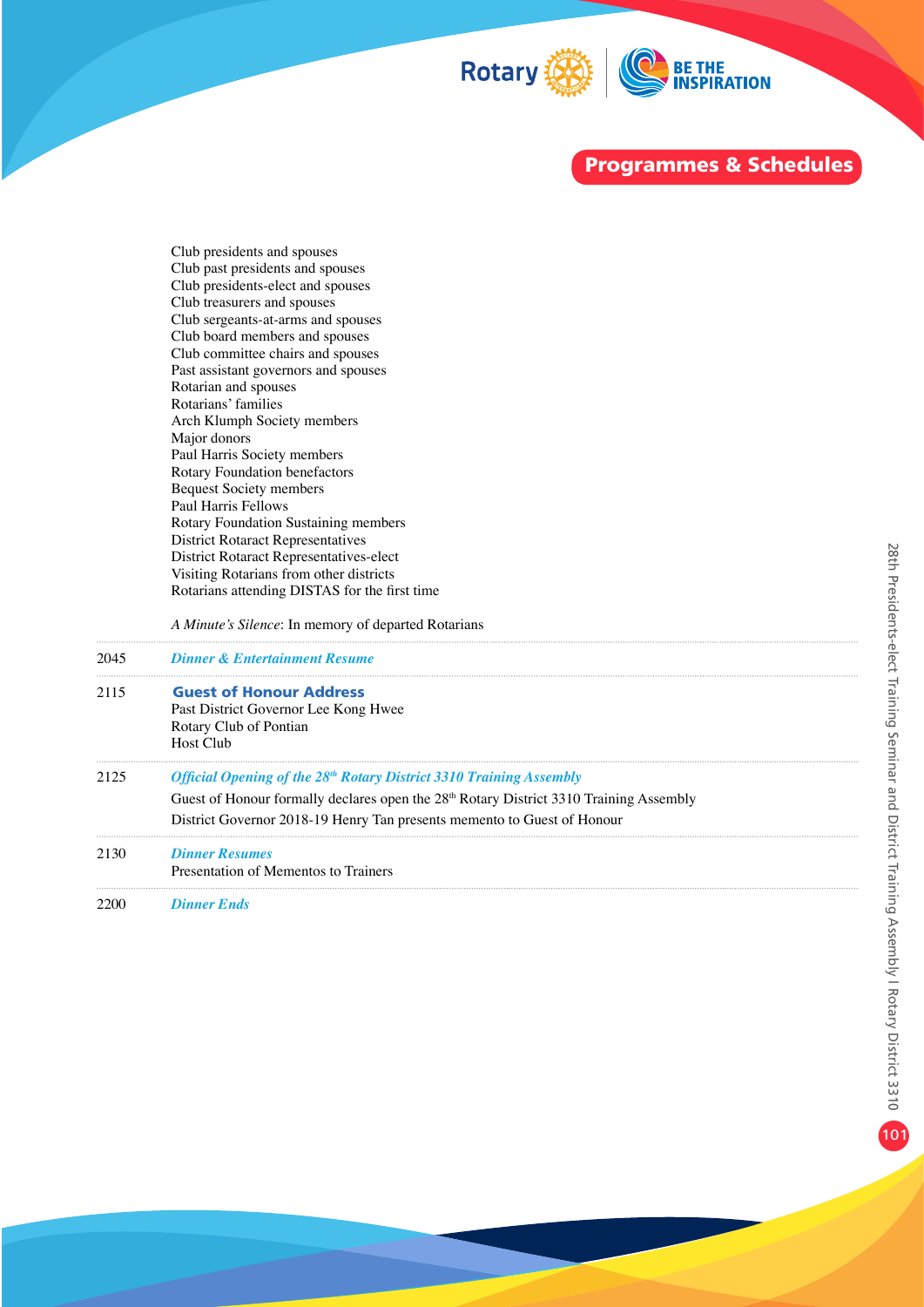

### GOVERNOR'S BANQUET

#### Grand Ballroom

Attire: Formal *Master of Ceremonies*: Past President Choo Chor Tek

### SATURDAY, 17 MARCH

| 1845 | <b>Cocktail Reception &amp; Fellowship</b>                                                                                                                                                                                                                                                                                                                                                                             |
|------|------------------------------------------------------------------------------------------------------------------------------------------------------------------------------------------------------------------------------------------------------------------------------------------------------------------------------------------------------------------------------------------------------------------------|
| 1900 | <b>Entertainment Commences</b><br>Live Band                                                                                                                                                                                                                                                                                                                                                                            |
| 1915 | All are seated                                                                                                                                                                                                                                                                                                                                                                                                         |
| 1930 | <b>Guest of Honour Arrives</b><br>Past Rotary International Director Guiller Tumangan                                                                                                                                                                                                                                                                                                                                  |
| 1935 | <b>Roll Call of Clubs</b>                                                                                                                                                                                                                                                                                                                                                                                              |
| 1945 | <b>Welcome Address</b><br>Past President Mok Tan Hiok<br><b>DISTAS</b> Organising Chair<br>Rotary Club of Pontian<br><b>Host Club</b>                                                                                                                                                                                                                                                                                  |
| 1950 | <b>Opening Address</b><br>Datuk Lee Chuen Wan, JP<br>District Governor 2017-18                                                                                                                                                                                                                                                                                                                                         |
| 2000 | <b>Loyal Toasts</b><br>Seri Paduka Baginda Yang Di-Pertuan Agong Tuanku Muhammad Faris Petra ibni Sultan Ismail Petra<br>By Past District Governor Datuk Hj Zainie Aucasa<br>Duli Yang Maha Mulia Sultan Ibrahimn Ismail ibni Almarhum Sultan Iskandar Al-Haj, Sultan of Johor Darul Ta'zim<br>By Past District Governor Ir John Cheah Kam Loong<br>Rotary International<br>By Past District Governor Hj Andre Suharto |
| 2010 | <b>Dinner &amp; Entertainment Commence</b>                                                                                                                                                                                                                                                                                                                                                                             |